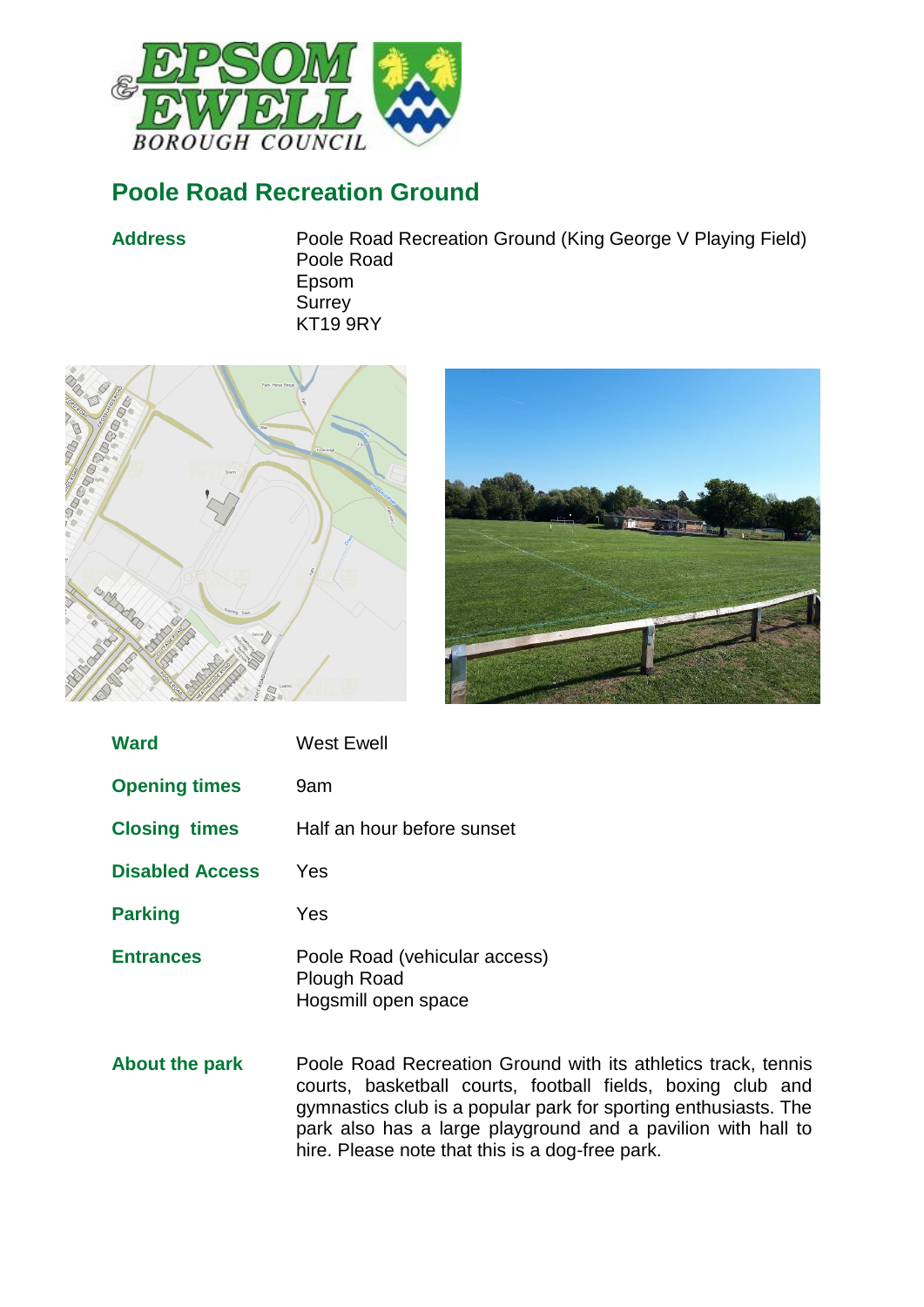#### **History**

In 1934 J.T Overton, who was a developer, was about to build on the Ewell Court estate and had offered the house and the gardens to the Council. At the same time he offered a second property to the Council; this consisted of 12 acres on the south side of the Hogsmill. Plans for a recreation ground in West Ewell had been on the table since 1923, and this purchase meant that they could go ahead.

#### **Awards**



King George Playing Field

## **Facilities Sports**

Athletics Track 2 x Football Pitch\* (October – March) 2 x Tennis Courts (free) Basketball Court Multi-use Games Area (MUGA) Gauntlett Boxing Club \**To hire a football pitch, please telephone 01372 732000*

## **Sports Clubs**

Epsom and Ewell Harriers [www.eandeharriers.co.uk](http://www.eandeharriers.co.uk/) Surrey Wheels for All [www.cycling.org.uk/locations/epsom](http://www.cycling.org.uk/locations/epsom-ewell-wheels-for-all)[ewell-wheels-for-all](http://www.cycling.org.uk/locations/epsom-ewell-wheels-for-all) Gauntlett Boxing Club [www.gauntlettboxingclub.co.uk](http://www.gauntlettboxingclub.co.uk/)

## **Activities at the Harrier Centre**

Acorn Gymnastics Club [www.acorngymclub.co.uk](http://www.acorngymclub.co.uk/) Giggles Soft Play [www.gigglessoftplay.co.uk](http://www.gigglessoftplay.co.uk/) Pilates Fitsteps

## **Changing Rooms**

Yes

## **Playground**

Yes (Under 12's and Over 12's)

#### **Pavilion**

Yes -The Harrier Centre Please email [contactus@epsom-ewell.gov.uk](mailto:contactus@epsom-ewell.gov.uk) or call for more information on classes and hiring the hall